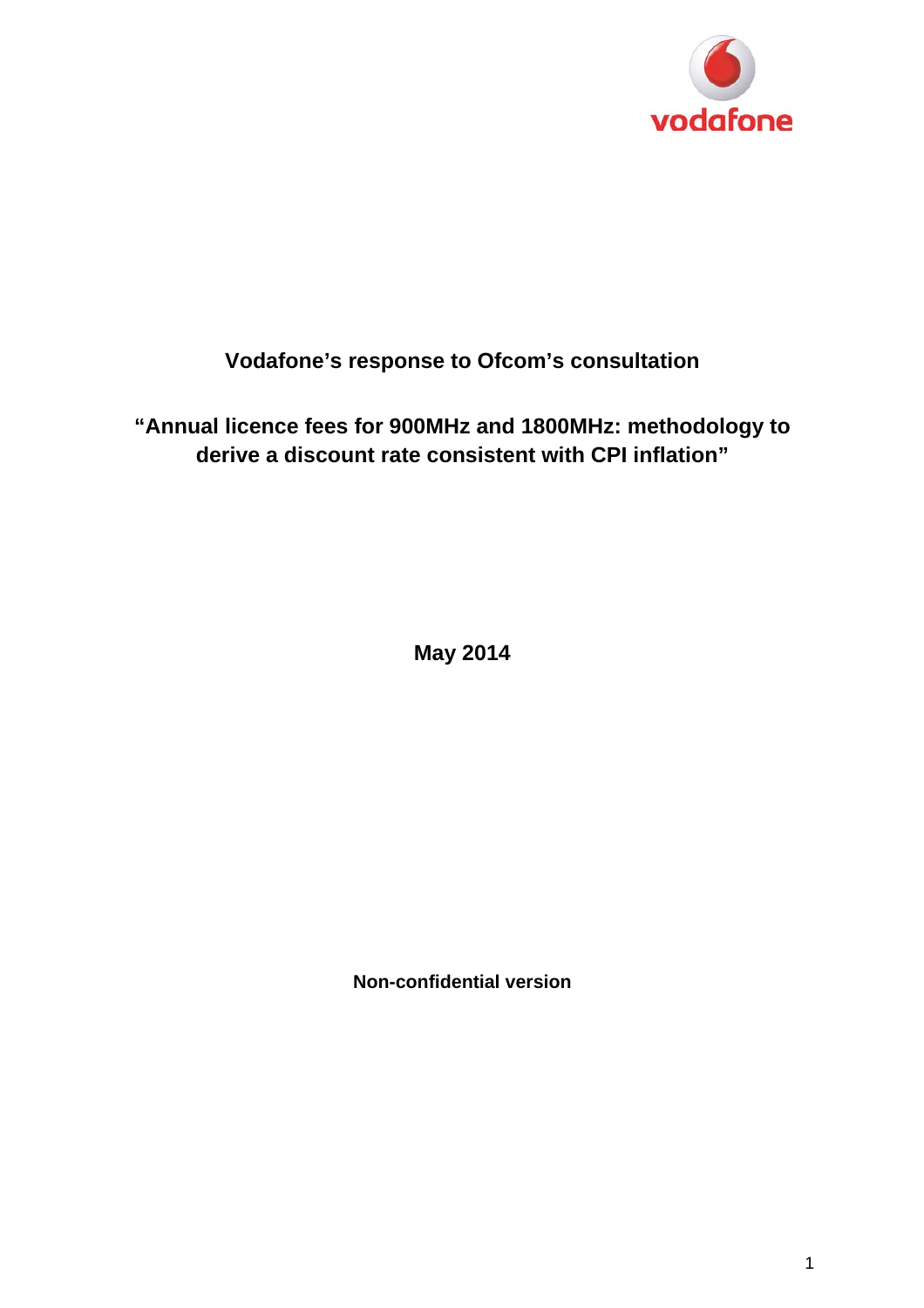# **Executive Summary**

Vodafone welcomes the opportunity to respond to this consultation. On the face of it the consultation is concerned with a simple and relatively minor mechanical conversion from one inflation base to another merely as an adjunct to the wider issue of the setting of annual spectrum licence fees contained in the previous consultation in October 2013<sup>1</sup>. In practice, however, the outcome of the present consultation is a very material contributor to the setting of the level of the annual spectrum licence fees and is thus of considerable significance to the mobile industry.

The proposal originally made by Ofcom in October 2013 represented a potential outpayment by industry of £7.9bn over 20 years, when using the discount rate and inflation rate proposed<sup>2</sup>. On a similar basis the present consultation suggests a total outpayment of £8.4bn over the same period, i.e.  $£500m$  more.<sup>3</sup> This matter is of particular concern to the mobile industry since unlike wholesale regulation, whose primarily focus is with the level of transfer of funds **inside** the telecoms industry, annual licence fees represent sums that will be taken **out** of the industry.

There is a clear onus upon Ofcom to act in a commensurately rigorous way when setting the level of spectrum fees. This is because the risk of unnecessarily high spectrum fees raises the spectre of reduced investment and innovation on the part of licensees that ultimately operates to the detriment of the subscribers that they serve. The issue of converting a lump sum into annual payments deserves significantly more detailed consideration than Ofcom has given it in the current consultation.

Vodafone does not agree with the proposed outputs of this consultation. Whilst we support the need for the proposed switch from RPI to CPI in the annualisation calculation, this is a change that would raise considerable difficulties in the event that Ofcom were to use a WACC based discount rate. Our conclusions are:

- 1. The most appropriate discount rate to be used in the annualisation of a lump sum spectrum valuation is a real cost of debt measure. This rate will make an operator indifferent between an up-front payment or a payment in annual instalments. This rate can be calculated for CPI very simply from a nominal cost of debt in the manner that we suggest in this document. This approach does not require a view to be taken on the size of the RPI-CPI wedge.
- 2. In the event that Ofcom were to erroneously use a WACC as the discount rate, then estimating a CPI based real WACC would be a new exercise for Ofcom. The method Ofcom suggests of translating and reinterpreting an old MTR RPI based WACC from 2011 is wrong. Ofcom would need to assemble a purpose written CPI based real WACC from first principles and populate it with current input values, but has, as yet, not done so.

<sup>1</sup> Ofcom, Annual licence fees for 900MHz and 1800MHz spectrum, October 2013

 $2$  Using Ofcom's lump sum values, a 4.2% discount rate assessed using WACC and 2.5% inflation, as per the Excel workbook supplied with the October consultation

<sup>&</sup>lt;sup>3</sup> Using a 5.5% WACC based discount rate and 2.0% inflation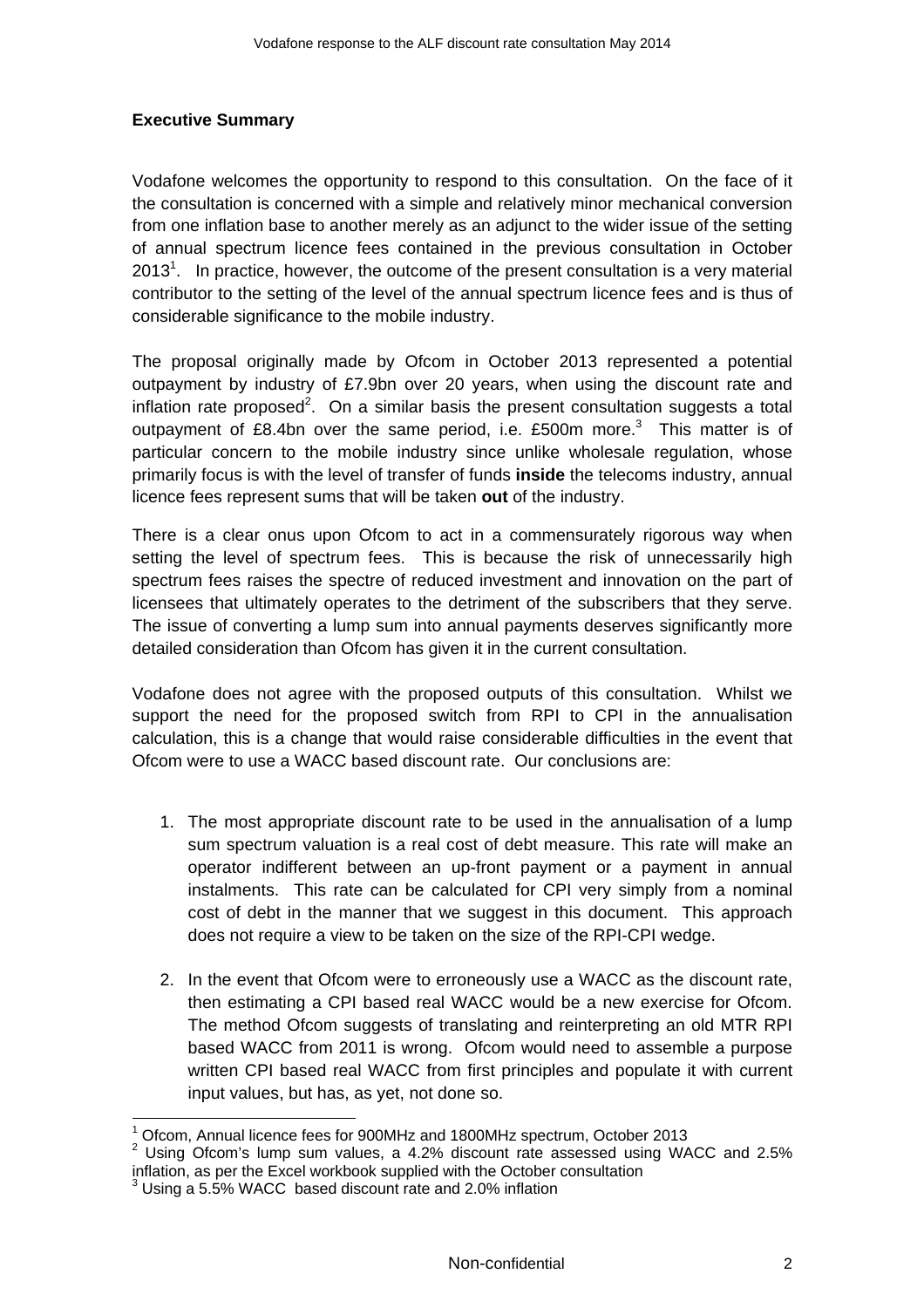- 3. Even if Ofcom were to choose to retain RPI, accepting the difficulties that this may cause in the future, and attempt to use WACC as the discount rate, it would still need to develop a current real RPI based WACC for the present purpose, given that the 2011 MTR WACC is more than three years out of date. Ofcom has not, as yet, done this.
- 4. Mobile operators will be exposed to inflation forecast risk if annual payments are allowed to rise by unrestricted actual inflation outcomes – we suggest a ceiling is placed on the percentage increase that is applied annually.

 $\times$ .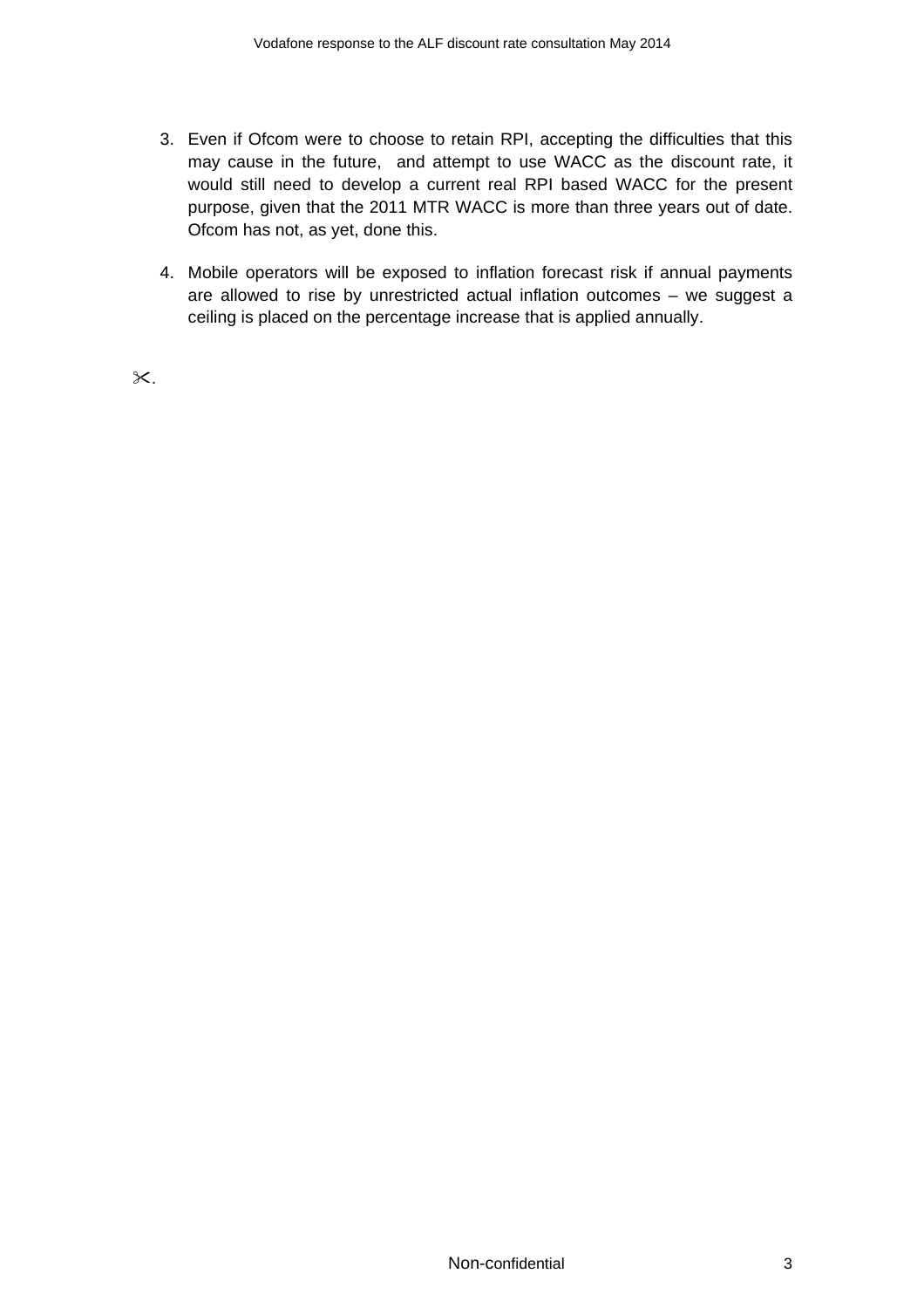#### **Summary and conclusions**

At issue in the current consultation are two interlinked factors related to the planned switch from RPI to CPI as the relevant inflation factor:

- (i) the size/type of the real discount rate that will be used to determine how an assessed lump sum current value of spectrum can be converted into constant real annual payments to be made over the next twenty years by mobile operators; and
- (ii) the level of the inflation rate that should be used to calculate the annual increase of the outpayments.

The total cost of, and the range of, the alternative outpayments that could result from the annualisation of the Ofcom proposed lump sums are substantial: for example the October consultation suggested a 20 year industry outpayment of £7.9bn, whereas on a similar basis the present consultation suggests a total outpayment of £8.4bn over the same period, i.e. £500m more. We consider this in more detail in section 1 below.

Vodafone believes that the methodological and practical issues raised by the present consultation only serve to confirm our previously expressed view<sup>4</sup> (and that of other mobile operators) that any proper conversion of the Ofcom assumed lump sum<sup>5</sup> to annual payments via a discount rate should use a cost of debt measure. This best reflects the position sought by Ofcom of equivalence between a lump sum value/payment and annual fees – i.e. where the mobile operator is indifferent between the payment of a lump sum and payment by annual fees. A CPI based real cost of debt is straightforward to estimate and has the advantage that a view on the appropriate size of the CPI-RPI wedge is not needed at all. Our first preference is for such a rate to be set using Vodafone specific cost of debt information; failing that, an industry measure could be adopted. We discuss this further in section 2 below and in the Oxera paper that forms part of our response.

If however, despite the strong arguments in favour of the use of cost of debt as the discount rate, Ofcom were to consider the use of a WACC based rate, then given the scale of potential impact, the proper derivation of a CPI based real WACC requires and deserves a more rigorous approach using up-to-date information – this has to date not been conducted by Ofcom, and therefore stakeholders have not had the opportunity of examining such an exercise. A suitable CPI based real measure should be developed from the ground up from the best available current information, rather than adapted from an out of date measure derived for a different purpose (namely a 3 year old MCT

 4 Vodafone response to October consultation, section 6.1.1 and annex 12

<sup>&</sup>lt;sup>5</sup> The issue as to whether Ofcom's lump sum values from October 2013 are the correct values to be used in the annualisation calculation is outside the scope of the current consultation – they are used here without endorsement simply for illustrative purposes to highlight the materiality of the issues in this consultation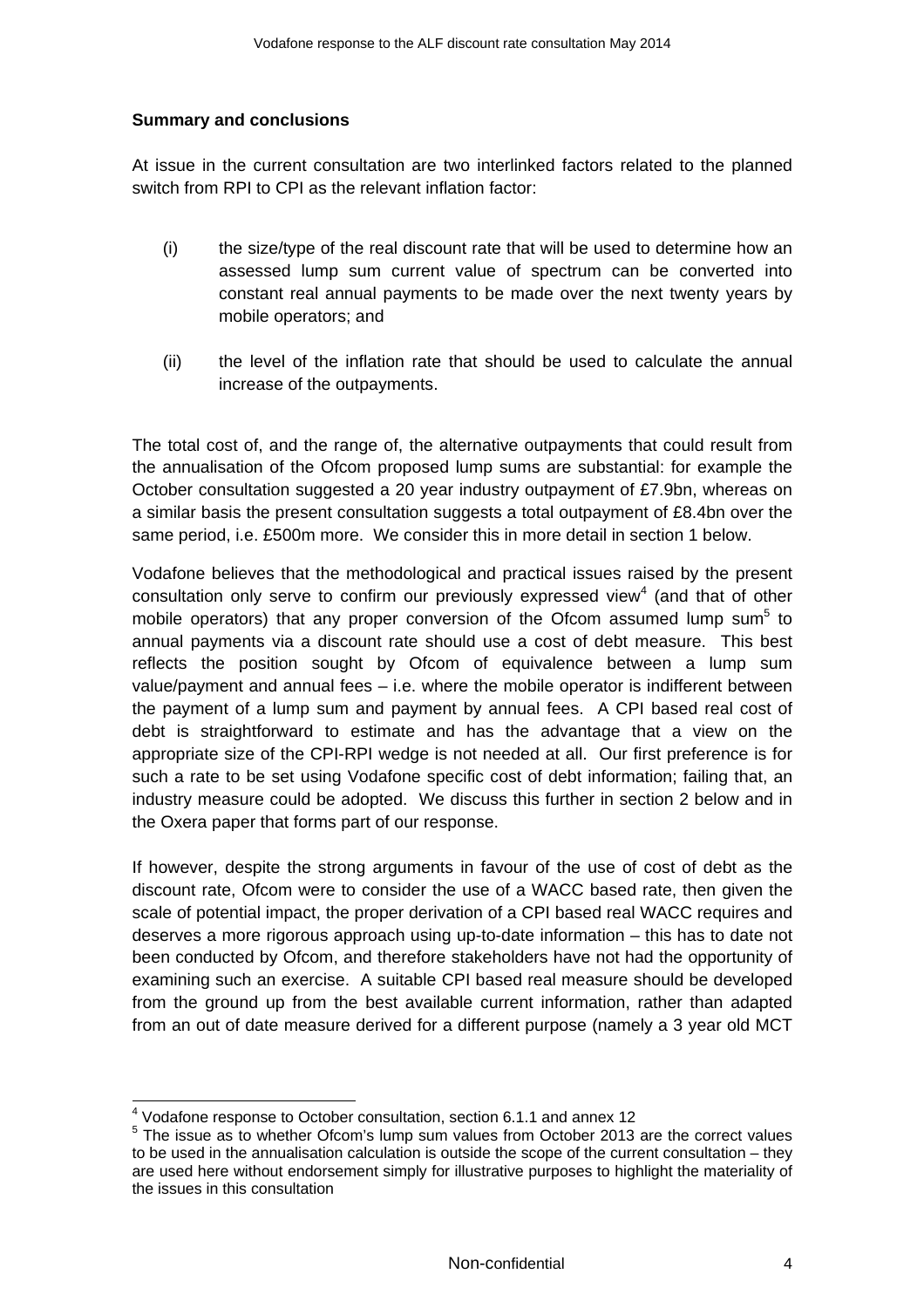calculation) $6$ . This would involve a detailed examination of all the myriad constituent elements of the WACC calculation<sup>7</sup>. Ofcom has as yet not attempted such an exercise in the context of spectrum licence fees or proffered its view of the current values for such parameters, so we have not had sight of the outcome of any such calculation, but we would suggest that the general direction of travel compared with the 2011 values is clearly downwards $8$ . As detailed further below and in the accompanying report from Oxera a more appropriate, and purpose built real CPI based WACC discount rate informed by current parameter values is likely to yield a significantly lower level of outpayments than those suggested above. We consider these issues in more detail in sections 4 and 5 below.

There is a further issue that needs to be considered – that of the risk of the forecast inflation being adopted into the discount rate calculation being different from the actual outcome that is applied to increase the annual outpayments. So if for example the CPI target of 2.0% were to be adopted in the discount rate calculation and the real outturn were to be an average of 2.5%, then mobile operators will pay significantly more than Ofcom intended, even under a cost of debt based discount rate.

If Vodafone is required to take such an inflation risk then we are taking a risk which cannot be managed through our approach to financing, and therefore we cannot be truly indifferent. As we discuss in section 3, we see two possible ways to resolve this issue:

- Apply the 2% target into the discount rate calculation but apply as an annual uplift factor the lower of the 2% target and the actual recorded CPI outcome; or
- Apply a constant inflation factor such as 2% into the both parts of the calculation<sup>9</sup>, irrespective of the actual recorded CPI outcome.

As we noted in our previous submission in January, given the materiality and range of the potential new exposure for spectrum licensees, there is a clear onus upon Ofcom to act in a commensurately rigorous way when setting the level of spectrum fees. This is because the risk of unnecessarily high spectrum fees raises the spectre of reduced investment and innovation on the part of licensees that ultimately operates to the detriment of the subscribers that they serve. This principle of 'double proportionality' logically encompasses the methodology adopted by Ofcom to determine the discount

j

 $6$  Any decision on the lump sum value of spectrum that is appropriate to a 20 year initial licence period must be one that is made prospectively at the point when the final ALF statement is published – we assume that this will occur during 2014. Thus it follows very clearly that any calculation annualising the lump sum over 20 years must use a discount rate that is relevant at that point in time, rather than one that was relevant for a different purpose in March 2011, more than three years earlier

 $7$  A similar consideration obviously also applies in the event that Ofcom were to retain RPI and apply a WACC based discount rate – Ofcom would in this circumstance need a current 2014 RPI based real WACC, rather than a 2011 version

<sup>&</sup>lt;sup>8</sup> We note in passing the 2014 CC decision on the Northern Ireland Electricity Price Determination, which gives weight in its cost of capital assessment to contemporary market evidence

 $9$  I.e. in both the calculation of the real rate and in the annual uplift factor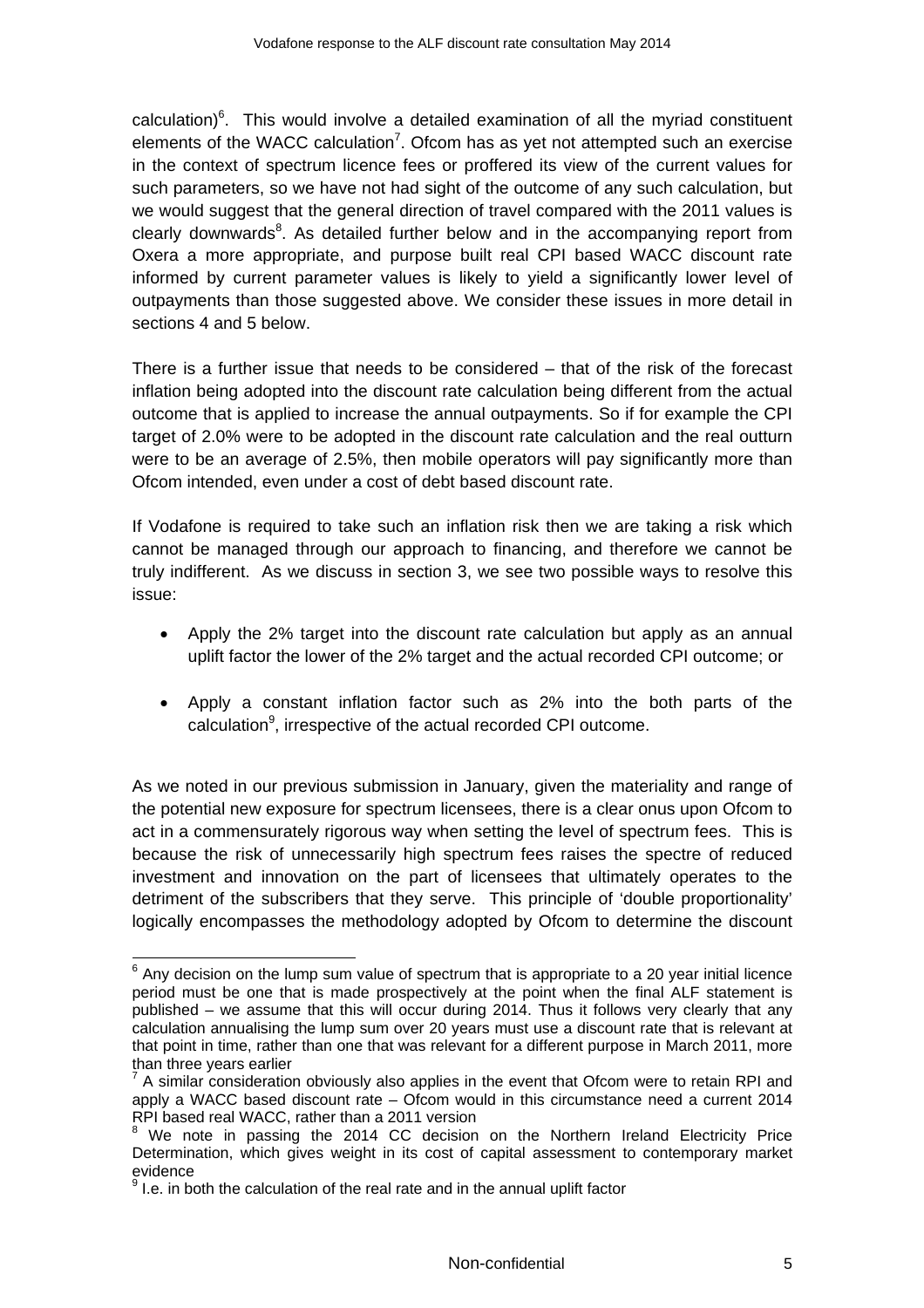rate and the inflation rate applicable to spectrum fees annually. There is, unfortunately, no evidence, based on this relatively meagre consultation document that Ofcom has taken into account this necessarily high standard of proof.

The rest of this document and the accompanying Oxera paper that also forms part of our response considers these matters in more detail.

Section 1 sets out the quantification of some of the alternative outcomes of the consultation;

Section 2 considers the calculation methodology for of a real CPI based cost of debt measure and its use as the discount rate in the present context;

Section 3 examines the issue of inflation risk;

Section 4 considers the problems of Ofcom's suggested real CPI based WACC measure and examines what a properly constructed CPI based WACC measure would require; and

Section 5 looks at the likely level of the CPI-RPI wedge, an assessment that is only needed if a WACC discount rate were to be pursued.

The Oxera paper also discusses these arguments, specifically the appropriateness of a cost of debt measure and the simplicity of developing a CPI based real cost of debt rate, the difficulties and problems the CPI based real WACC formulation presented in the current consultation, and the likely size of the CPI-RPI wedge.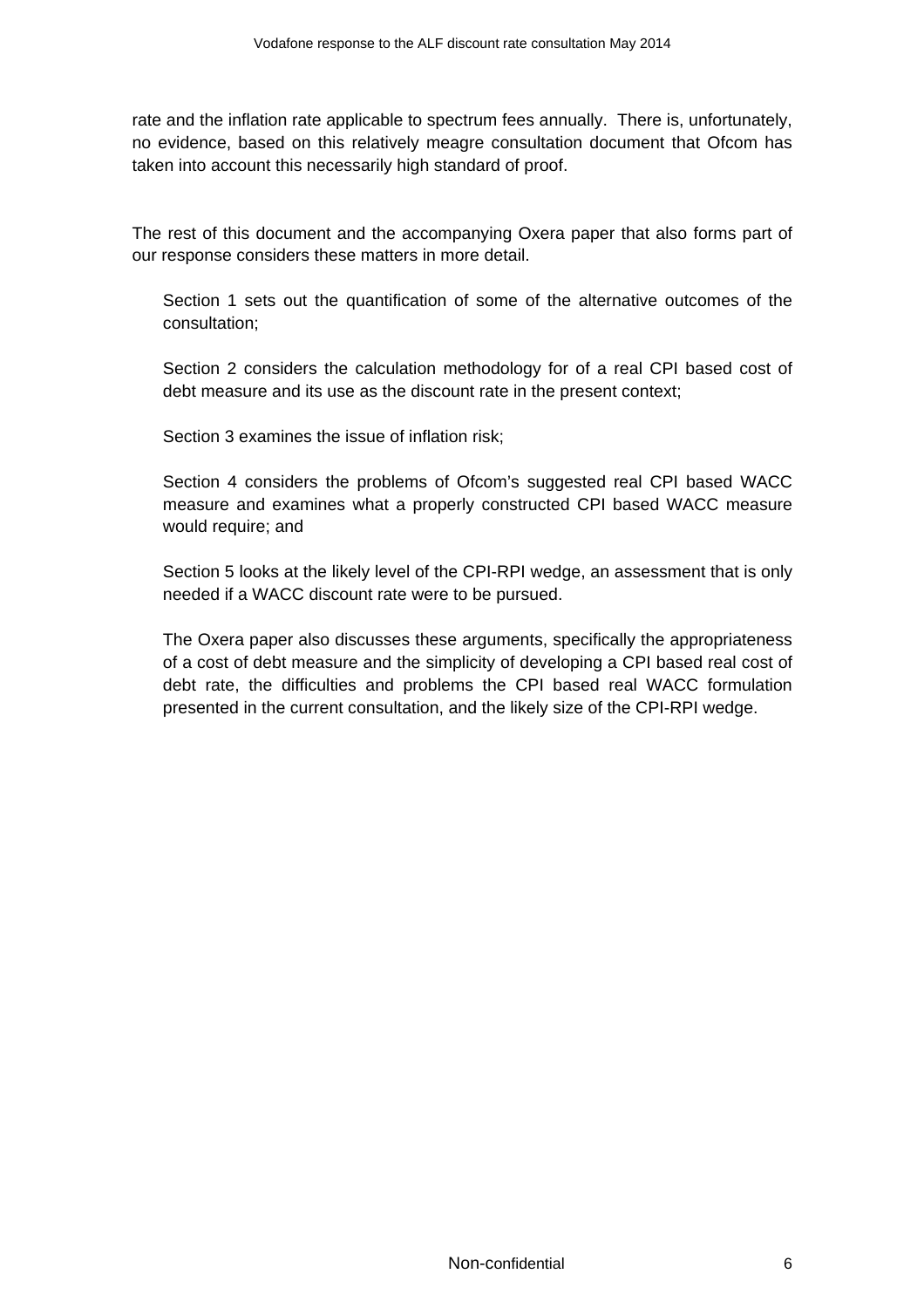# **Section 1: The impact on ALF payments of the proposed changes in this consultation**

Ofcom in the consultation suggests that if CPI is to be used as the measure of inflation that, on a forward looking basis, is to be applied to annual spectrum payments (and Vodafone agrees that it should), then the initial year 1 payment should be calculated from a CPI based real rate, rather than by means of the RPI based real rates that Ofcom has developed in the past for use in telecoms charge control regulation. This would appear to be a non-controversial starting point.

However since Ofcom's existing work on cost of capital for regulatory purposes uses<sup>10</sup> a real rate that is developed from RPI measures of inflation, then such existing RPI based measures are not capable of being used in the present context directly. Rather than develop a purpose built CPI based measure from first principles using current data, Ofcom has proposed in the current consultation to adapt the WACC calculation from the 2011 MTR statement (only otherwise changing it for corporation tax rates) and then to carry out proposed translations between the previously developed RPI based real rate into a CPI based real rate. The consultation attempts this for the three different measures of discount rate that have been suggested by different parties. All are expressed as in post-tax real terms and all have been generated from the WACC in the 2011 MTR statement:

- WACC from RPI real of 4.1% (in October 2013 this was suggested by Ofcom to be 4.2%) to CPI real of 5.5%;
- Cost of debt from 1.7% RPI real (in October 2013 this was implicitly suggested to be 1.9%) to CPI real of 3%; and
- Risk-free rate from 0.6% RPI real (October 2013 implied 0.7%) to CPI real of 1.9%;

We can attempt to quantify the implications of some of these differences. We note at the outset that Vodafone has already made clear in its response to the previous ALF consultation our very strong belief that Ofcom's view of the lump sum values of £25m per 1MHz of 900MHz spectrum and £15m per 1MHz of 1800MHz spectrum represents a very significant overstatement. However the size of the initial lump sum of spectrum value is out of the scope of the present consultation, and for simplicity we adopt without endorsement Ofcom's £25m/£15m lump sum values in any illustrative calculation of the implications of alternative discount rate/inflation assumptions in this response.

Ofcom supplied as part of the October 2013 consultation an Excel workbook that converts on a per MHz basis a lump sum of £25m for 900MHz and £15m for 1800MHz, and applies a tax adjustment (intended to equalize annual with lump sum tax treatment). It is straightforward to extend this calculation over 20 years using the matching assumed inflation rate and to apply it across industry using the total relevant volume of spectrum (2\*34.8MHz for 900MHz and 2\*71.6MHz for 1800MHz).

<sup>&</sup>lt;sup>10</sup> Where a real rate is required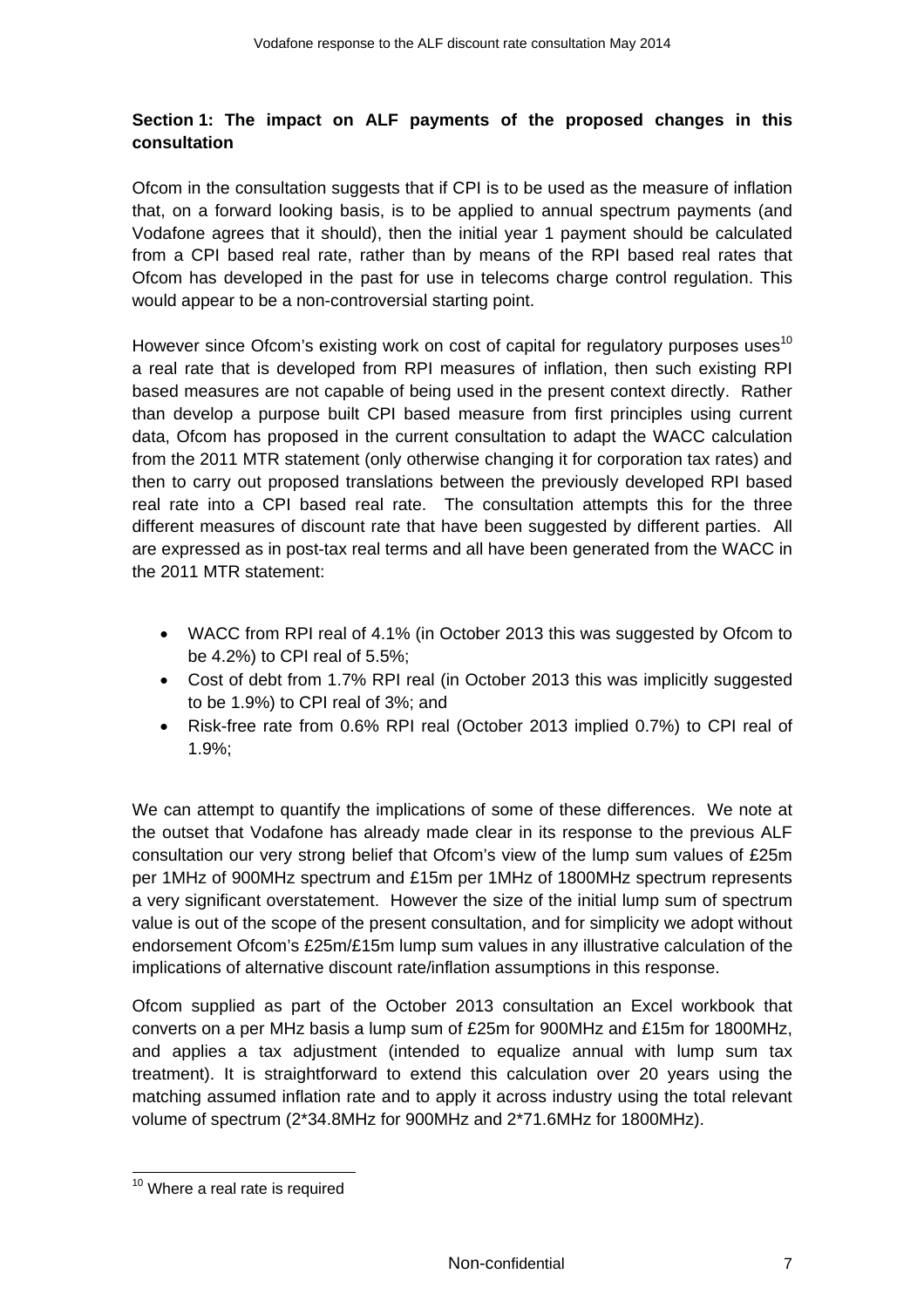# *Cost of debt*

Vodafone's view as discussed in our previous consultation response<sup>11</sup> is that the only way to correctly achieve Ofcom's objective of equalisation between the alternative outflows of a lump sum and annual payments is to use a cost of debt measure as the discount rate. To quantify the impact of such a measure:

- If Ofcom's apparent current view of the real cost of debt of 3.0% with a 2% CPI from the present consultation were to be applied, with no tax adjustment, then the total outpayments over 20 years would be £6,166 $m^{12}$ .
- Ofcom's previous view of the post-tax cost of debt was  $1.9\%$ <sup>13</sup> with 2.5% inflation - this would have resulted in total outpayments of £5,616 $m<sup>14</sup>$ .
- Vodafone's current best view of an appropriate real CPI industry cost of debt, as discussed in section 2 is 1.4% with 2%  $CPI<sup>15</sup>$  – this would give total outpayments of £5,359m. A Vodafone specific real cost of debt on the same basis would be less than this, potentially at 0.5% - this would give total industry outpayments of £4,964m.

These different formulations of a cost of debt discount rate thus result in very material differences in the level of total outpayments that might be imposed on the mobile industry.

#### *WACC*

Similarly for WACC:

- In the October 2013 consultation Ofcom suggested the use of a post-tax real WACC of 4.2%, and a likely RPI of 2.5%. This would involve a total undiscounted industry outpayment for years 1-20 of £7,891m.
- In the present consultation Ofcom is now suggesting a post-tax real WACC of 5.5% and a likely CPI of 2.0% - this would result in a total industry payment of £8,365m, an increase of £474m.
- We explain in section 4 below that this 5.5% is not a proper interpretation of the 2011 MTR WACC, and that application of the method Ofcom advocates for translation between RPI and CPI more reasonably produces an output of 4.7%.

 $11$  In section 6 and in annex 12

<sup>&</sup>lt;sup>12</sup> We explained in our previous response in section 6.1 that Ofcom's proposed tax adjustment, even if it were to be thought theoretically correct, becomes negligible when properly modelled, particularly in a cost of debt discount rate calculation

 $3$ This was not formally supplied in the October consultation, but can be calculated from the recorded 4.43% nominal rate to have implicitly been 1.9%.

<sup>&</sup>lt;sup>14</sup> With no tax adjustment<br><sup>15</sup> This is based on January 2014 data, so would need refreshing at the date of the final **Statement**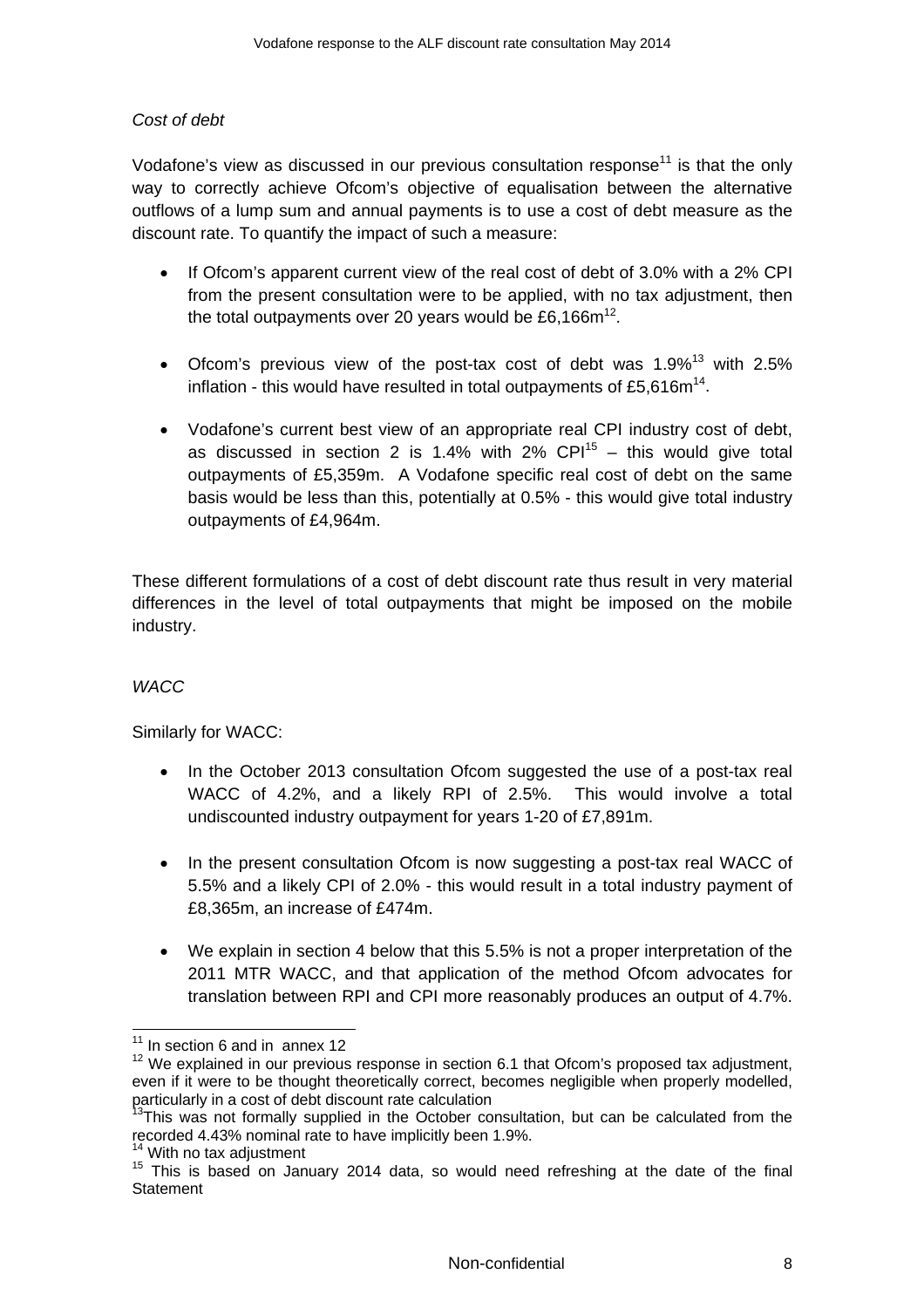On a 20 year basis, a 4.7% discount rate would give a total outpayment of £7,815m, i.e. £550m less than Ofcom's faulty calculation of 5.5%.

We also discuss in section 4 that given the materiality of the decision, if it were deemed necessary to use a WACC based CPI real measure for the discount rate, then it would be appropriate to develop a contemporary CPI based real WACC from first principles, rather than attempt to update/translate an out of date measure created for RPI purposes. Whilst this is not simple exercise, we are confident that such a measure, given the direction of the cost of capital since 2011, would yield a discount rate lower than the rates discussed above, and thus also a lower total outflow.

#### *Summary*

These alternative outcomes exhibit a very substantial range of the resulting total cash outpayments from the mobile industry, both inside a particular discount rate method and between methods. There is clearly in any event a very material amount of additional liability facing spectrum licensees resulting from Ofcom's questionable approach to real discount rates. Given that these levels of outpayments raises the spectre of a diversion of resource away from welfare enhancing investment decisions, Ofcom is obliged to satisfy itself and the licensees it regulates that it has adopted a methodology that is capable of generating reliable outputs that do not result in an unnecessary transfer of resource away from the mobile industry with no offsetting benefit.

Put simply, given the amounts at stake, the topic merits rather more than the cursory high level overview and analysis that is contained in the current 17 page consultation. Ofcom is simply not in a position to state that it has realised its wider, overarching duties to promote the interests of consumers when setting these spectrum fees.

#### **Section 2: The real cost of debt**

We discussed in our previous consultation response that the appropriate measure to be used as a discount factor is the real Vodafone (or as an alternative industry) cost of  $\text{debt}^{16}$ . We still consider this to be correct. Our consideration in this consultation is with the straightforward way such a measure can be derived under CPI, as opposed to the difficulties Ofcom is faced with a real CPI based WACC. It is not necessary to calculate a WACC to arrive at a cost of debt measure.

In its WACC calculations, where obviously a cost of debt formulation is an interim step, Ofcom has generally arrived at its estimation of the nominal cost of debt by a roundabout route of determining a risk free rate, adding a value for inflation to reach a nominal risk free rate, and then adding a debt premium, before removing the same measure of inflation when necessary to reach the real cost of debt. Ofcom is proposing

 $\overline{a}$  $16$  In section 6.1.1 and annex 12 of the Vodafone response to the October 2013 consultation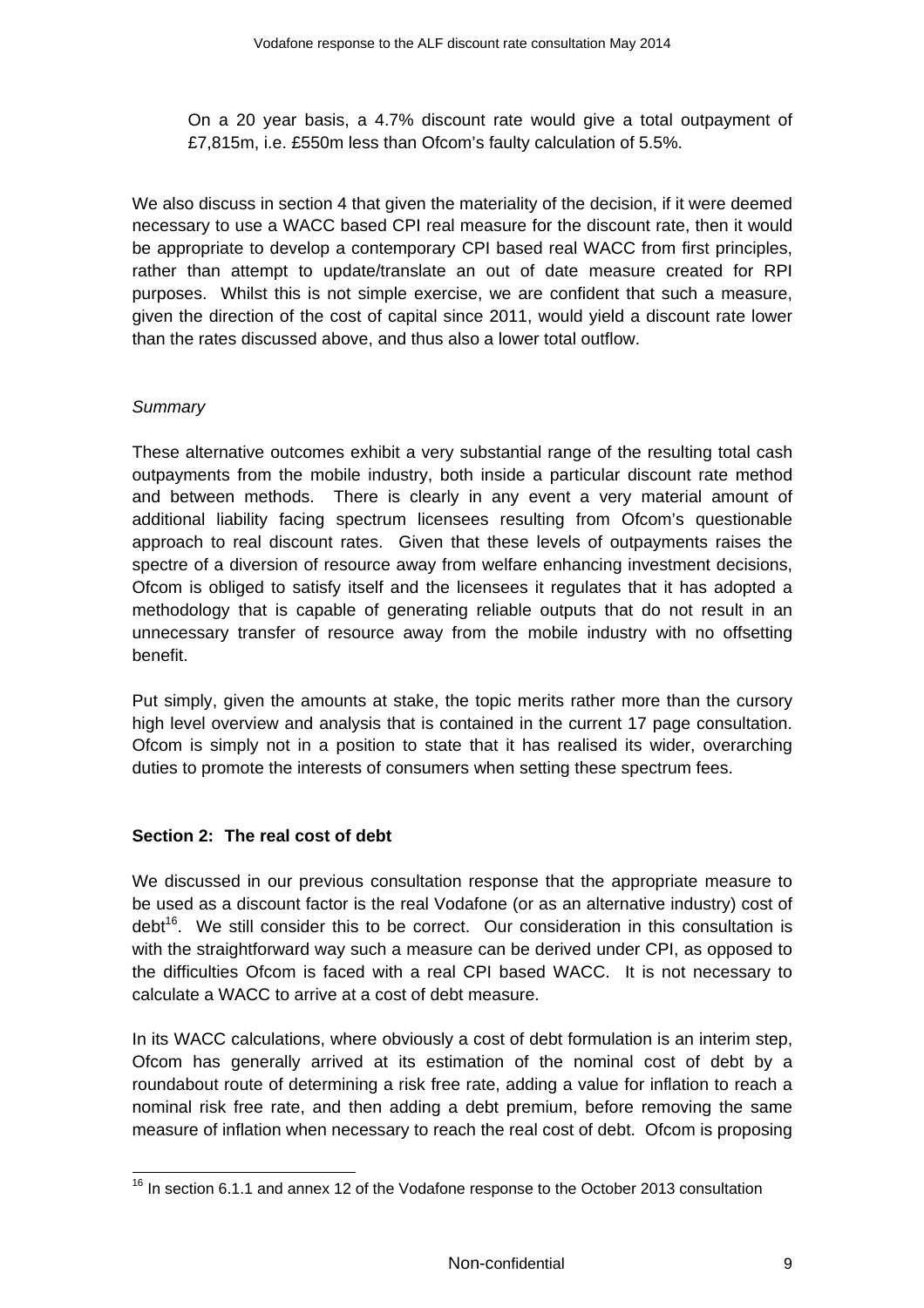in the present consultation to extend this approach to develop a different real cost of debt under a different inflation measure. But given that some of the elements of this calculation were made (in 2011 or prior) in the context of an RPI inflation assumption and the desired measure of inflation is CPI requires further assumptions about the size of the CPI-RPI wedge to be used in the specific translation. This adds further steps and further uncertainties to the overall calculation.

Furthermore, as we discuss in section 4 below, it would quite simply be wrong to use the potentially now out of date cost of debt calculation derived as a component of the 2011 MTR RPI based WACC to be the source of a standalone real CPI based cost of debt measure in 2014, without extensive review and potential revision.

There is a better way, however, as Oxera discusses in section 3 of the attached document. It is perfectly possible to take a much simpler approach that avoids many of these complications and estimation uncertainties. One can straightforwardly obtain a representative company specific or industry specific nominal cost of debt and simply discount this by the relevant inflation factor, in this instance CPI. The result can be interpreted as the real CPI based cost of debt.

Ofgem has used an analogous approach to determining the cost of debt for the energy network industry<sup>17</sup>, by taking an estimate of the appropriate nominal rate and removing inflation. In detail there are two differences, in that a different measure of inflation (RPI) was removed and the nominal cost of debt has been developed as a weighted historic average, but the same overall approach applies. In the present circumstances, as we have argued previously<sup>18</sup> the need to establish indifference between a current lump sum payment and a future stream of annual payments suggests the use not of historic averages of the cost of debt such as used by Ofgem, but rather a current spot rate.

Oxera in its report that formed part of the Vodafone response to the October 2013 consultation suggested that an appropriate post-tax RPI based real cost of debt could be 0% to 0.7%. In its latest report in section 3 Oxera states that using January 2014 data, the appropriate industry real CPI based cost of debt should be 1.4%, and the Vodafone specific rate would be 0.5%. Clearly these rates are only indicative - the cost of debt calculation will need to be revised at the date of the final ALF Statement.

#### **Section 3: The inflation factor to apply to increase the annual payment**

Vodafone's principal concern that led to suggesting the use of the CPI rather than the RPI measure for inflation was the risk that over a 20 year period, the RPI measure might cease to be published, or even if it were to continue to be published, might cease to be a usable and robust measure, given its recent demotion in status from a national statistic and the accompanying uncertainty as to how the measure will continue to be

<sup>&</sup>lt;sup>17</sup> As a component in the RIIO price controls

 $18$  Vodafone response to October consultation, annex 12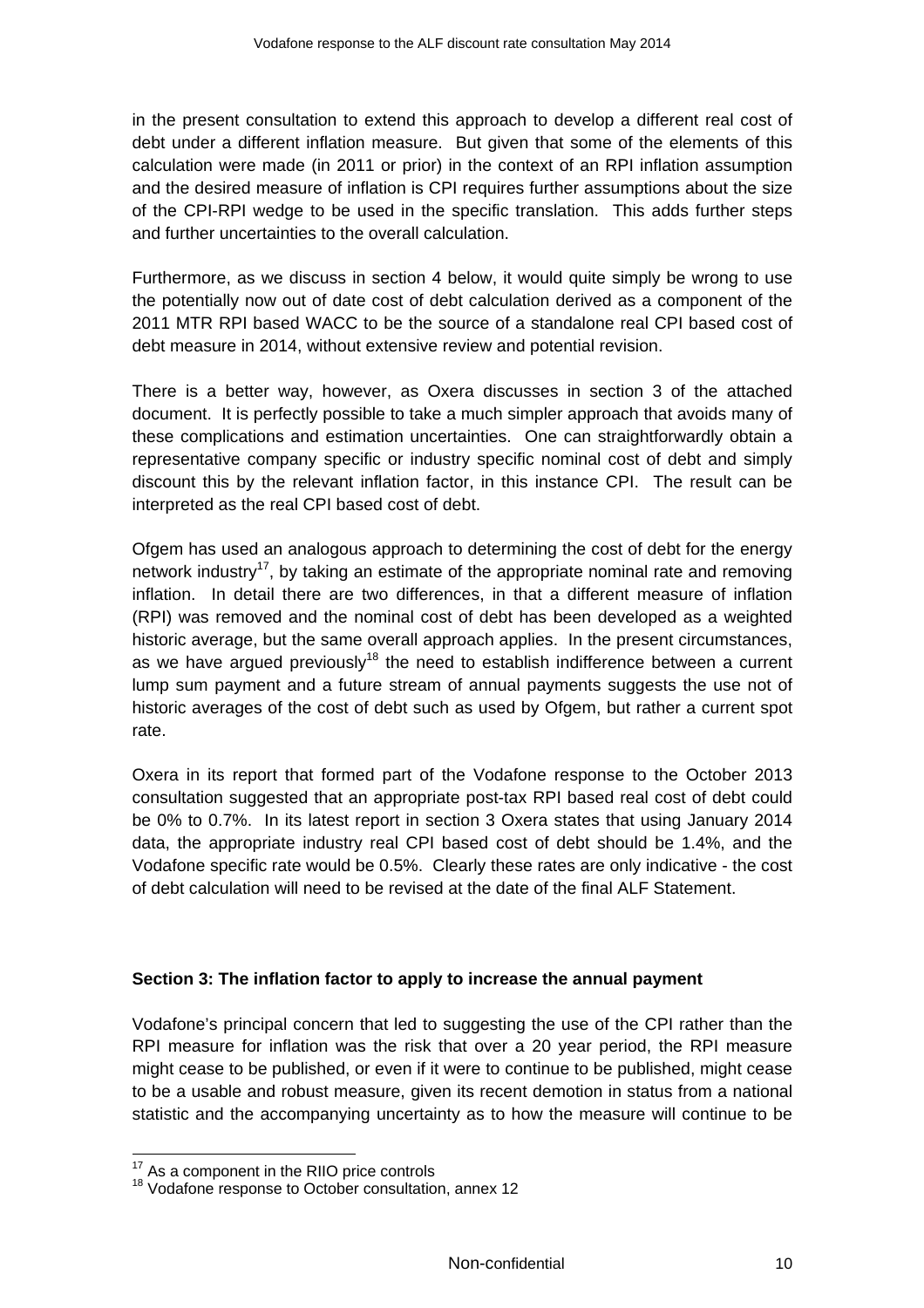updated in the future. This concern remains, and we continue to believe that the CPI is the better measure to use.

We agree with Ofcom's approach of setting a constant real rate of annual payments. In theory, assuming that the level of inflation to be adopted in any cost of capital measure is a reliable and usable forecast, as opposed to being simply a target, we could be relatively indifferent to the actual measure used, provided its provenance could be understood and it was coherently calculated. For illustration if the nominal cost of debt were to be found to be 4%, then a real cost of debt of 1.17%<sup>19</sup> with 2.8% constant annual compounding would give the same NPV from a stream of future annual payments as a real cost of debt of 1.96% with 2.0% constant annual compounding. Setting aside any issues with the tax adjustment (after factoring in the tax implications of the interest payments necessary to service the lump sum), both would be equivalent to the payment of a lump sum now.

Nevertheless, whilst we have sought to respond to Ofcom's specific consultation question of how to apply a CPI deflator, our indifference relies on the choice and reliability of the value forecast for CPI.

A problem however lies in the fact that as is discussed in the Oxera report in section 5, a CPI of 2% is a Bank of England target, and not a robustly derived forecast of the likely average outcome. Historically it is clear that the target has been exceeded, both in detail and in average – this may not be an unrealistic expectation of the future outcome as well. But if for example the real CPI based discount rate were to be calculated using the 2% target and the actual outcome were to be 2.5%, then the initial payment would have been set too high to be consistent with an annual compounding of 2.5%. In this example, assuming a 2% CPI based real cost of debt from the example above, (based on a 2% CPI), then the industry payments would be £5,668m if the actual CPI annual uplift were to be  $2\%^{20}$ , but £5,959m or £291m more if the actual annual uplift were to turn out to be 2.5%.

If Vodafone is required to take a CPI risk then we are taking a risk which cannot be managed through our approach to financing, and therefore we cannot be truly indifferent. We see two possible ways to resolve this issue – both use the inflation factor used in the discount rate calculation as a ceiling to the annual increase to be applied:

- Apply the 2% target into the discount rate calculation but apply as a compounding factor the lower of the 2% target and the actual recorded CPI outcome, or:
- Apply a constant inflation factor such as 2% into the both parts of the calculation $^{21}$ , irrespective of the actual recorded CPI outcome.

<sup>&</sup>lt;sup>19</sup> To 2 decimal places<br><sup>20</sup> On the basis that the tax adjustment is no longer being applied<br><sup>21</sup> I.e. in both the calculation of the real discount rate and in the annual uplift factor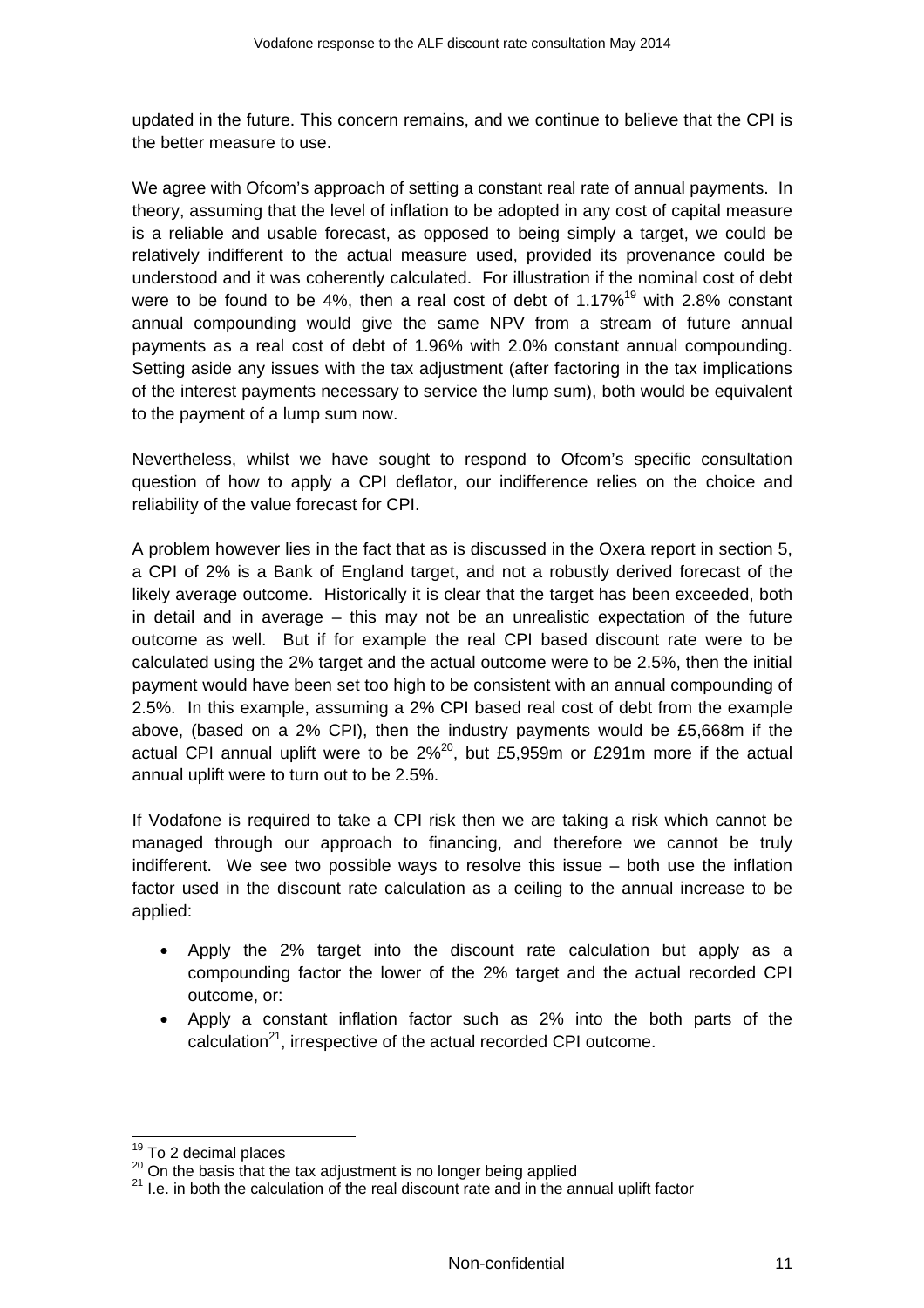#### **Section 4: The calculation of a CPI based real WACC**

There is general regulatory consensus about the use of the CAPM to derive a WACC, but there are several different approaches as to how to derive a real WACC from the key subordinate measures of the cost of equity and the cost of debt. Each regulatory decision that Ofcom has made in the past that has made use of a WACC, for mobile or for fixed operators, has included at both the consultation and the Statement stage a detailed evaluation and update of the appropriate level of each of the individual building blocks of the WACC calculation, i.e.:

- the real risk free rate.
- the level of inflation.
- the nominal risk free rate.
- the cost of debt premium,
- the equity risk premium,
- the industry beta,
- industry gearing

The overall Ofcom method calculates a nominal cost of debt and a nominal cost of equity as interim steps and thus also allows as a by-product the calculation of a real cost of debt and a real risk-free rate. (Both of these are alternative discount rate measures that have been suggested in the responses to the October 2013 consultation as being suitable for converting the spectrum lump sum value into annual outpayments – although as we have discussed in section 2 above there is a far superior way to more directly derive a CPI based real cost of debt.)

The WACC method employed in the MTR statement is methodologically the same as that adopted for other telecoms regulation, for example in the cost of capital calculations that have been performed for BT wholesale regulation – such calculations therefore share several common inputs with the MTR calculation. Some WACC calculations in respect of fixed market reviews have obviously been performed by Ofcom since the 2011 MTR determination, with some of the common parameters being adopted being different in value from the 2011 assumptions. For example the fixed access market review consultation in July 2013 used a risk free rate of 1.3% rather the 1.5% of the MTR in 2011.

In previous consultations and statements where WACC is a relevant component, Ofcom has expended considerable resources on estimating the cost of capital. So for example the 2011 MTR statement considered the cost of capital over 25 pages – and this was following on from a 30+ page analysis in the 2010 MTR consultation, including a specially commissioned study published in December 2009 on mobile industry betas. The fixed access market review consultation of July 2013 devotes 80 pages, including a March 2013 report on BT's beta, commissioned from the Brattle Group to update their previous view from July 2011, i.e. less than 2 years earlier.

For the ALF consultation however, despite the materiality of the sums resulting from the discount rate adopted, the subject of the level of the WACC was considered in less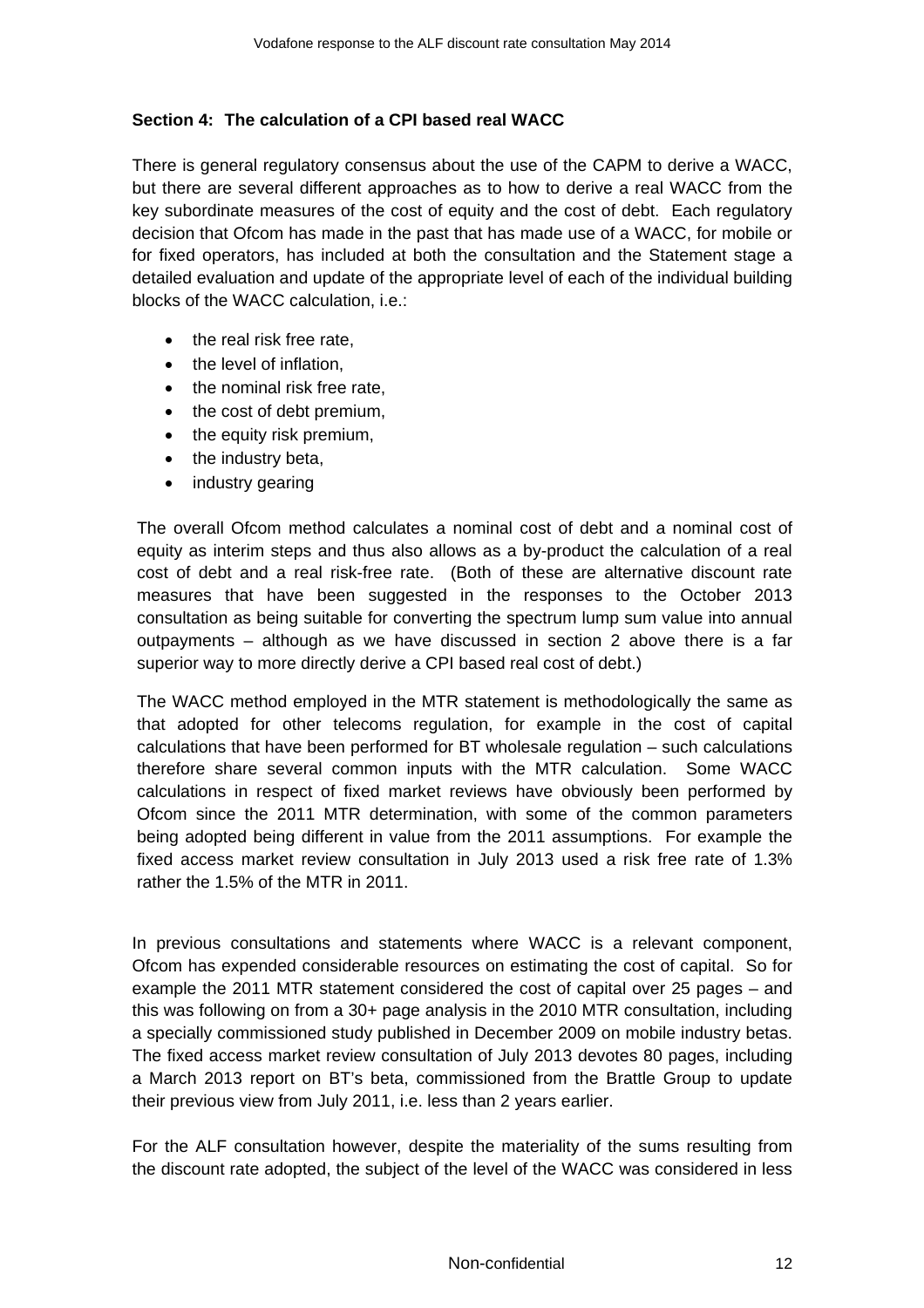than two pages in the previous consultation and four in the present one. The paucity of the examination in the previous conclusion was partly as a result of the fact that Ofcom considered the relevant time point for assessing the level of WACC to be adopted in the annualisation calculation was no later than December 2012:

*"5.72 We have reviewed whether we should update the parameters used in the main assumptions and found no material change in circumstances, for the majority of parameters, from those estimated in March 2011 and the WACC estimated prior to bidder applications being submitted in December 2012. We consider that the date on which the bidders estimated the value of the 4G spectrum is important as we are using the auction prices as an important source of evidence to inform our estimate of the lump sum value."* 

This is wrong because any decision on the lump sum value of spectrum that is appropriate to any 20 year initial licence period must be one that is made prospectively at the point when the final ALF statement is published – we presume that this will occur later in 2014. Such a position is entirely logical since an approach that was based on facts from three years ago would be ossified and entirely incapable of taking into account all relevant changes in facts and circumstances since 2011 that may be relevant to the level of *future* value of spectrum. Thus it follows very clearly that any calculation annualising the spectrum lump sum over 20 years must use a discount rate that is relevant at the point in time when the lump sum is determined, rather than one that was relevant for a different purpose in March 2011, more than three years earlier.

But that is only part of the problem - what in effect Ofcom is proposing to do in the present circumstances is not only to use what is an old and potentially out of date result, but also to attempt to adapt the 2011 RPI based method derived for the purpose of a 4 year RPI based charge control and superimpose a CPI adjustment on it in a manner that lacks intellectual rigour. The correctness of this translation and reinterpretation approach is only considered by Ofcom in a very brief mechanistic manner in the present consultation. This is totally inadequate in the context of a decision that as we showed above has so substantial a cash outflow dependent on it.

When, as in the past WACC calculations, only one measure of inflation has been used throughout the calculation, the choice of method and the order of calculation has been relatively unimportant to the overall real result. The previous 2011 method weights together (using a measure of gearing) the two separate measures of the nominal cost of capital, i.e. the cost of debt and the cost of equity, adjusting the cost of tax for the level of taxation to obtain a post-tax weighted average cost of capital or WACC, calculated on a nominal basis. As a final adjustment this nominal rate is then discounted by inflation to produce a real rate.

Ofcom's conventional approach has thus been to use a measure of inflation to develop these nominal measures for both the cost of debt and the cost of equity to derive a nominal WACC, and then when necessary to discount this nominal measure by the same inflation value to derive a real WACC. In these circumstances the real WACC outcome is relatively insensitive to the size of the measure of inflation that is first added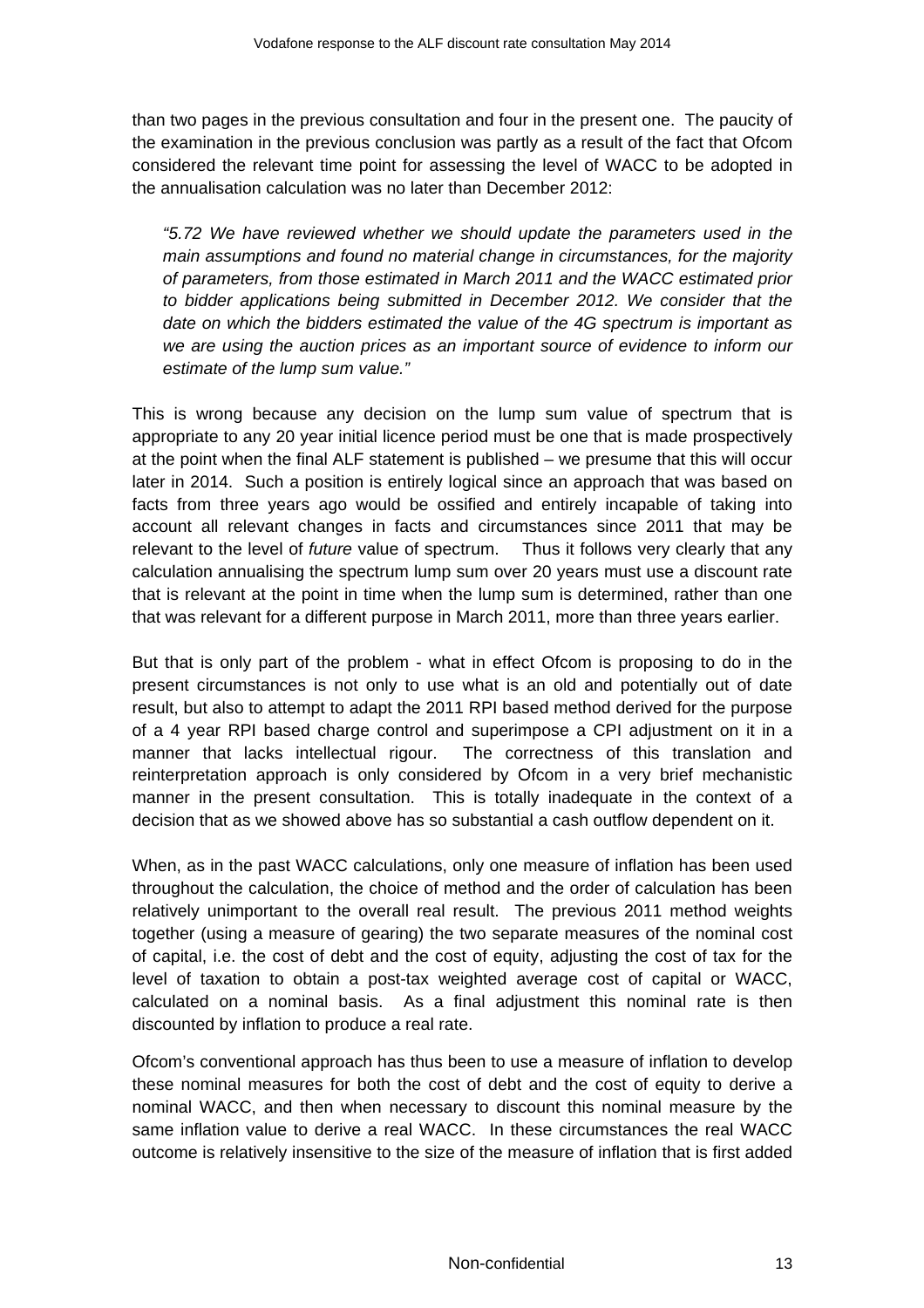to and then removed from the calculation (although strictly speaking perhaps the method ought to be totally insensitive to it).

The co-existence of two alternative measures of inflation inside the same WACC calculation however, is not something that Ofcom has previously addressed, and it is not at all clear that the historic methodology can adequately deal with it. In particular we consider erroneous the extraction in the present consultation of a 5.5% post tax CPI based real rate from the 2011 MTR WACC assessment – on the face of it a 4.7% outcome would be suggested by the 2011 calculation.

Ofcom suggests that its approach to translate a nominal rate to a real one is to discount by the appropriate measure of inflation. In paragraph 3.182 of the FAMR July 2013 consultation Ofcom states:

*"for real cost modelling – when a real cost of capital is required – the real cost of capital can be obtained from this nominal cost of capital by either deflating the nominal WACC by RPI (for an RPI real terms model) or by CPI (for a CPI real terms model)"* 

This argument is then repeated in paragraph 4.1 of the present consultation:

*"Our proposed approach for deriving the real discount rate would be to deflate the nominal discount rate by CPI inflation, using the formula ((1+ nominal discount rate)/(1+inflation rate))-1."* 

But this is not what Ofcom has actually done. It has not taken from the March 2011 consultation the nominal cost of debt of 5.5% and the nominal cost of equity of 7.8%, to arrive at a nominal post tax WACC of  $6.8\%^{22}$  (the 2011 calculation came to a result of 6.7% with a slightly different CT rate) and then from this discounted by CPI. Had Ofcom done this it would have reached a real post tax CPI based rate of 4.7%. The Oxera paper that is part of our response considers this in section 2.

Rather Ofcom has first assumed the appropriateness of two completely different and significantly higher values than were actually made in the 2011 estimation of the nominal cost of debt and the nominal cost of equity of 6.35% and 8.65% respectively, and as a result calculated a completely different, and higher nominal post tax WACC of 7.6%, before deducting the CPI to arrive at a real post tax CPI based rate of 5.5%. We do not consider this approach of assuming the validity of totally different and significantly higher nominal rates to be a justifiable use of the outputs of the 2011 WACC calculation, particularly as our view is that the general direction of discount rates since 2011 has been in the opposite direction.

The difference between these two discount rate outcomes is not insignificant – as we showed in section 1 above a real discount rate of 5.5% produces with 2% annual compounding, total industry 20 year outflows of £8,365m, whereas a real rate of 4.7% with the same 2% annual increases gives £7,815m, or £550m less.

 $22$  Via a gearing of 30% and the latest corporation tax rate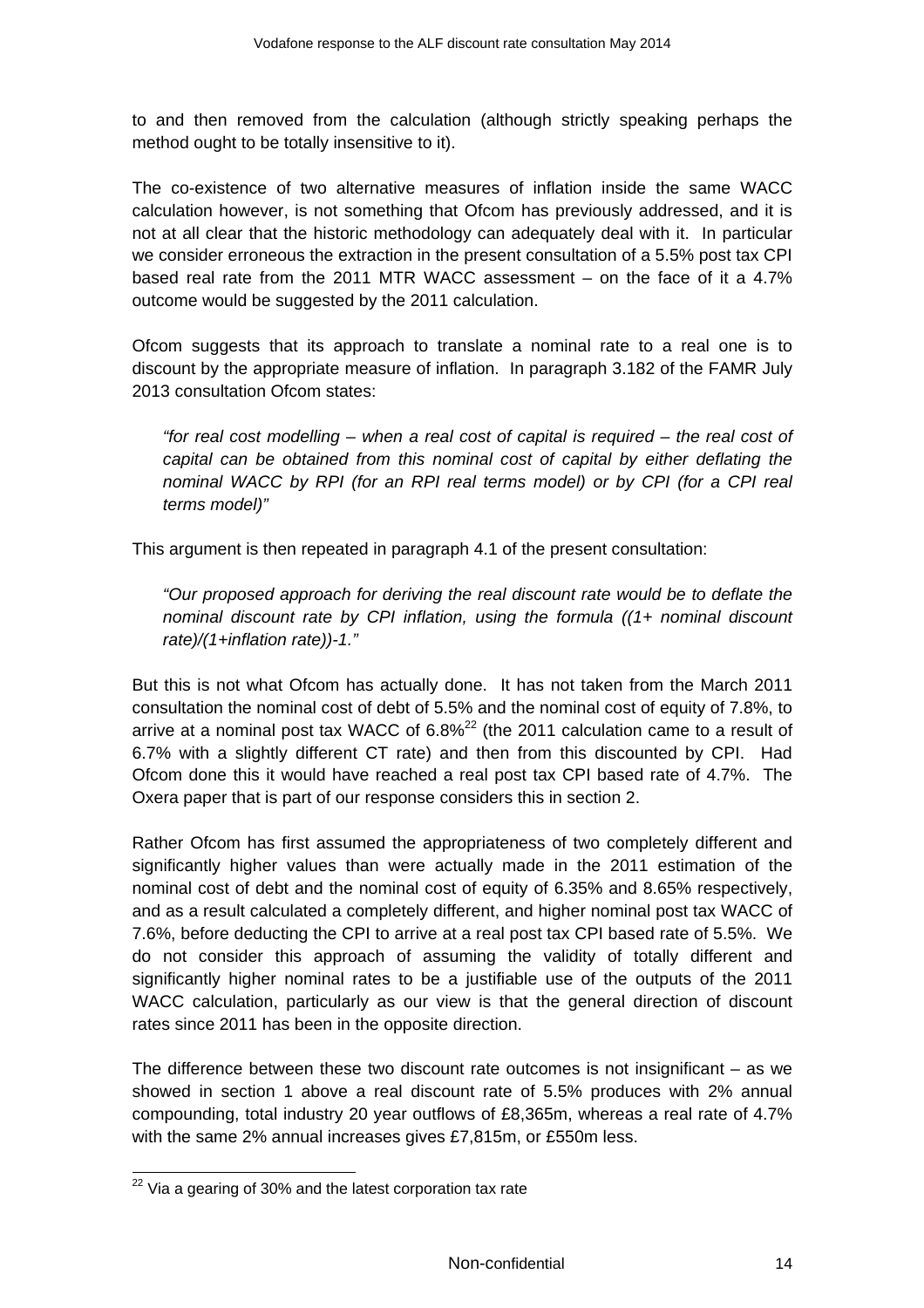As we discuss in section 2 above, much of this methodological difficulty is avoided if Ofcom accepts Vodafone's approach that a real CPI based cost of debt is the most appropriate discount rate to be used to derive an annualisation of payments where operators are indifferent between the lump sum payment and annual outflows. This method needs far fewer input parameters than a complete real WACC calculation. However, given the materiality of the sums involved, if Ofcom were to consider that it needed to calculate a CPI based real WACC for the purpose of setting annual spectrum fees, then it is necessary that Ofcom should use a purpose built CPI based real measure assembled from first principles from the ground up. It may very well be that the approach that Ofcom has previously used to develop a RPI based WACC rate should change somewhat when a CPI based rate is required. Such a measure should use or specifically generate current estimates of those input parameters that are determined to be necessary to the method adopted.

The need in any such WACC calculation is to assemble from current data not only the exogenously derived real CPI-based measure of the cost of debt (most simply achieved using the method suggested in section 2 above) but also an equivalent measure for the cost of equity, and an updated gearing calculation, rather than adopting and adapting a set of parameter values that was created some years ago for an RPI based method. Ofcom's existing RPI based WACC methodology will need at least some revision. It is not at all clear that the best way to create a CPI based real rate is always to calculate a RPI based nominal rate, and then attempt to translate this to CPI. This is an issue that awaits further examination (and discussion with stakeholders) – as also is the related question as to how essential a view on the size of the RPI-CPI wedge actually is for a purpose written bottom up CPI based calculation. Quite clearly however, any method that attempts to translate/reinterpret an old RPI based nominal rate into a current CPI based real rate is inevitably badly compromised. Given the materiality of the impact of this decision, it is just not appropriate to base a major element of the spectrum fee annualisation calculation on such an inadequate basis.

Given the issues above, the derivation of any such new WACC-based CPI methodology should, as a matter of law be subject to industry consultation before any decision about its usage is finalised; such consultation is consistent with basic principles of transparency with which Ofcom must comply, and in this context, a critical procedural safeguard that will enable Ofcom to be appropriately informed about the limitations of the methodology or the validity of data used that may affect the reliability of any outputs generated.

Absent such a consultation, Ofcom's proposed approach is currently characterised by a high degree of uncertainty that may well result in the imposition of unnecessary costs (on a market-wide basis) that might otherwise be avoided with a more robust methodology.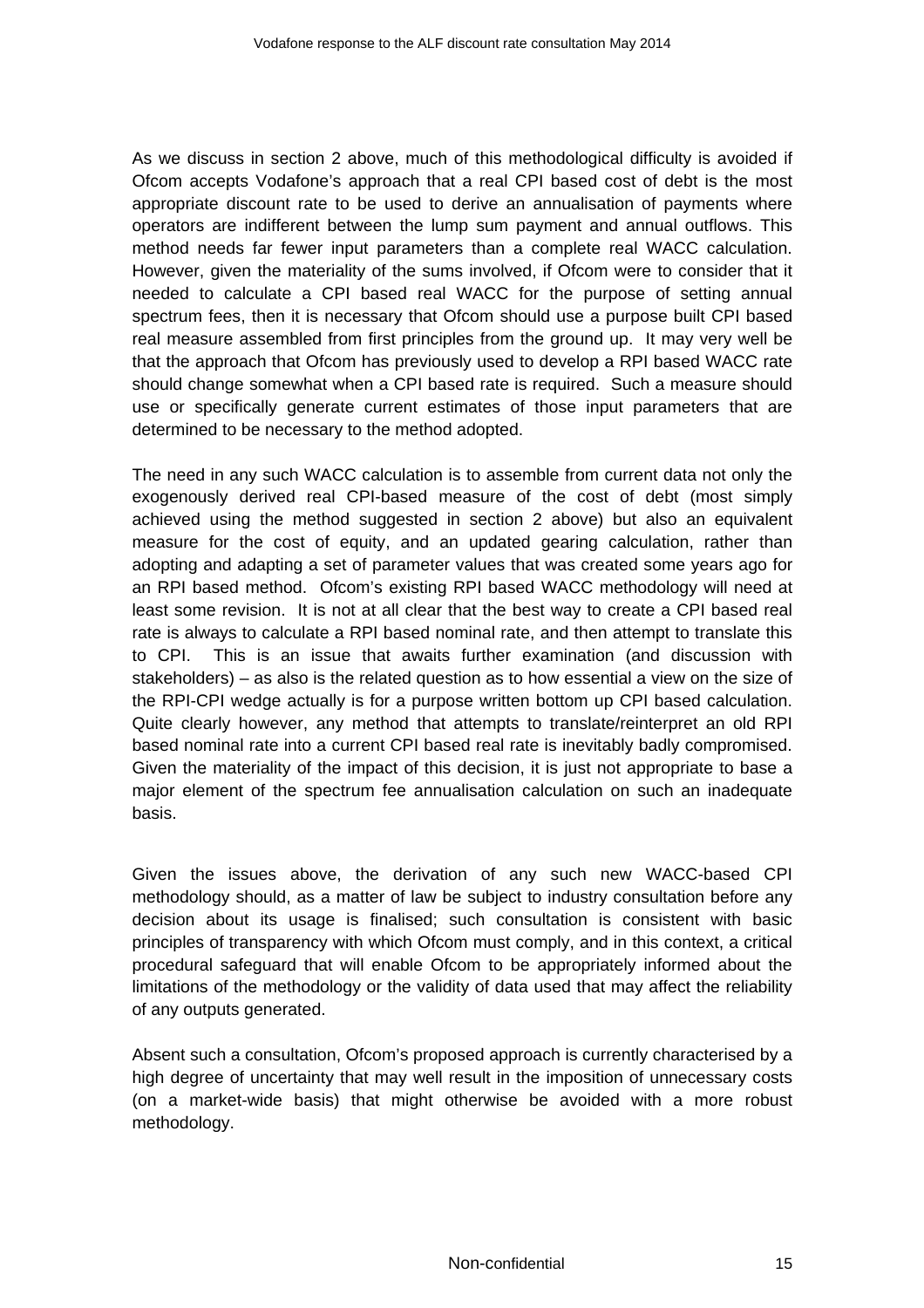Ofcom has recognised in its last consultation that there is a link between a significant increase in the level of spectrum fees and future investment decisions on the part of mobile operators. In those circumstances, and given Ofcom's obligation, pursuant to the provisions of the Communications Act and the Direction of HM Government to promote efficient investment and maximise coverage to the benefit of mobile consumers, the need for Ofcom to subject its 'bottom-up' approach described above to wider scrutiny is all the more compelling.

As things stand, Ofcom cannot confidently assert that its current approach to determining the annual level of spectrum fees will not lead to significant new additional, avoidable, payments on a market-wide basis that are likely to have adverse consequences for consumer welfare given the amounts at stake.

# **Section 5 – the size of the CPI-RPI wedge**

Ofcom states in paragraph 2.8 of the present consultation that "*a fundamental issue in adjusting from RPI to CPI is the size of the wedge*". This however only holds if a WACC based discount rate is to be adopted. If Ofcom were to continue to attempt to employ a WACC based measure for the discount rate, then, depending on precisely how Ofcom were to determine the best way of calculating a real CPI based cost of equity, it will most likely be necessary to factor in an estimate of the value of the CPI-RPI wedge. But as we have discussed in section 2 above, such an estimate is definitely not necessary in the derivation of real CPI based cost of debt.

As Oxera discusses in some detail in section 4 of the attached paper, a value of the wedge at 1.3% is at the high end of the plausible range of values that could be adopted for use as a factor in a long term discount rate calculation. More realistically, given the evidence adduced by Oxera a wedge of 1.0-1.1% would appear to be the maximum that would be justifiable in any 20 year discount rate adjustment.

If Ofcom were to adopt a WACC based discount rate, and if the calculation of that rate were to require an assumption of the size of the wedge, then the accuracy of this estimate would have a bearing on the appropriateness of the level of outpayments that would be imposed on mobile operators. Too high a wedge estimate would tend to lead to too high a nominal WACC and thus to an excessive estimate of the CPI based real rate – this would mean overpayment of annual spectrum fee costs by the mobile industry. As Oxera conclude, the balance of risks over a 20-year period appears to be on the downside of 1.3%. For all the reasons discussed in our previous response relating to asymmetric risk<sup>23</sup>, any estimate of the wedge size, should it subsequently prove to be necessary to the calculation of the discount rate, should therefore also err on the conservative side.

Furthermore the approach that Ofcom has taken to the derivation of the future level of the wedge means that an indirect estimate has been elevated to a direct forecast. The

 $\overline{a}$  $^{23}$  At section 5 of the Vodafone response to the October 2013 consultation.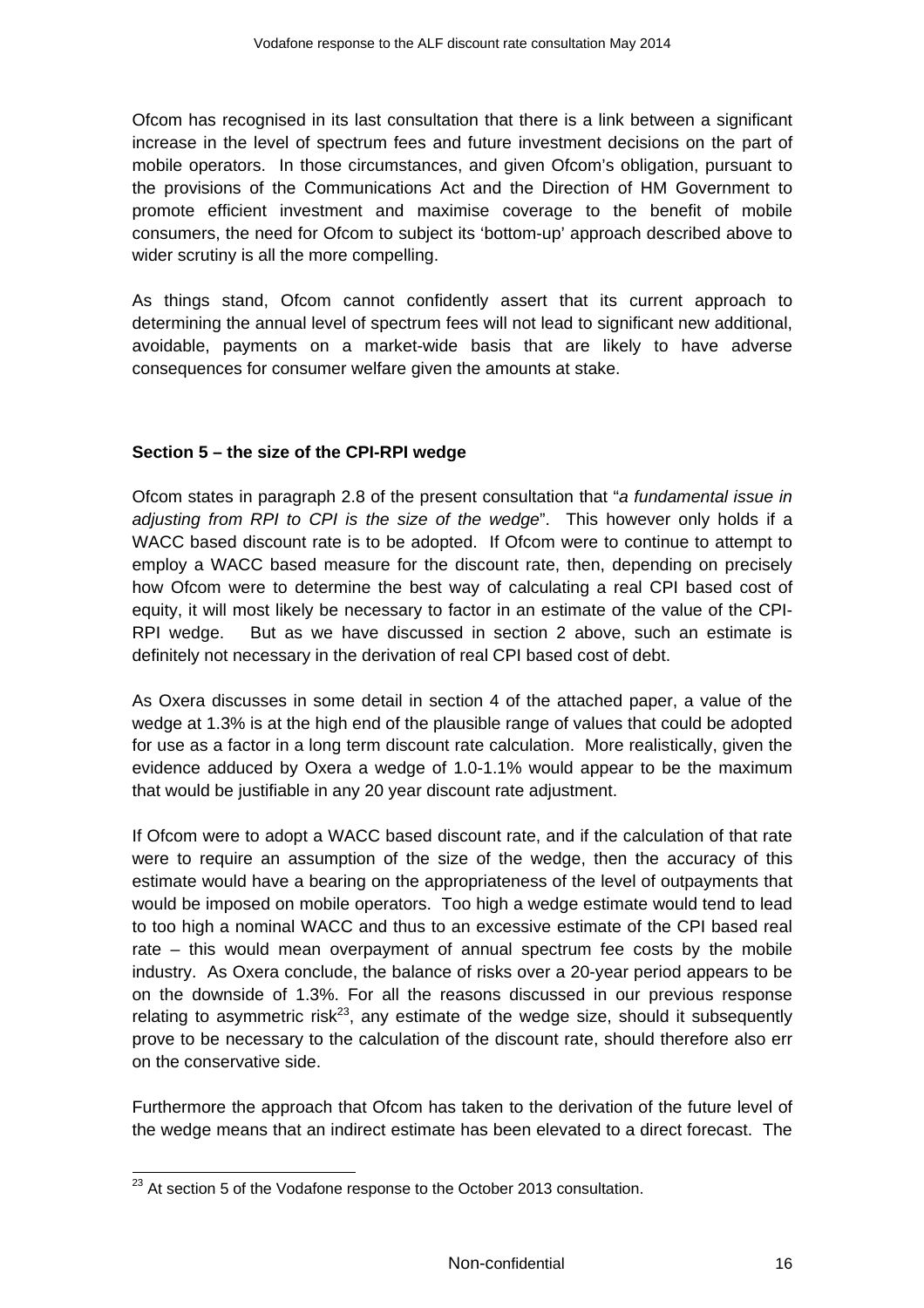wedge has no real independent status of its own – rather it is the result that will be observed from the difference between two independently calculated measures. If the RPI outcome were to be found to be 2.8% it would not follow that the appropriate level of CPI would certainly have to be 1.5%. Rather if the RPI were to be 2.8% and the CPI 1.9%, as in January 2014, one would say that the wedge was 0.9% in that month. Similarly if the CPI were to be over the target of 2%, it is not axiomatic that the RPI would exceed 3.3% by the same margin. It is the wedge that is the dependant measure, not either of the independently calculated measures of inflation. As a consequence any use of an absolute value of the wedge at 1.3% as part of the exercise to derive a real or nominal CPI based rate is not without risk – this also suggests caution in the view taken on the size of the wedge, given its potential impact on the real CPI rate.

The RPIJ statistic was introduced in early 2013 as an attempt to resolve the wellestablished formula issues of the RPI, replacing "Carli formula" calculations with "Jevons formula" calculations. It was initially published only as an experimental statistic, but in November 2013 the UK Statistics Authority confirmed the designation of RPIJ as a National Statistic<sup>24</sup>. We note that the RPIJ's published values since 2010 have in fact tracked the CPI very closely<sup>25</sup> even though the RPIJ's difference from the RPI is only 0.7% on average between March 2011 and March 2014. We are not suggesting that the RPIJ should be used as the measure of inflation in the present calculation, but note that the measured performance of the RPIJ may be further evidence that the future wedge should not be expected to be as much as 1.3%.

#### **Summary of conclusions**

There is thus a clear onus upon Ofcom to act in a commensurately rigorous way when setting the level of spectrum fees. This is because the risk of unnecessarily high spectrum fees raises the spectre of reduced investment and innovation on the part of licensees that ultimately operates to the detriment of the subscribers that they serve. The issue of converting a lump sum into annual payments accordingly deserves significantly more detailed consideration than Ofcom has given it in the current consultation.

As we have discussed in the sections above, Vodafone does not agree with the proposed discount rate outputs of this consultation. Whilst we support the need for the proposed switch from RPI to CPI in the annualisation calculation, this is a change that would raise considerable difficulties that have not yet been properly addressed by

 $24$ http://www.ons.gov.uk/ons/rel/cpi/consumer-price-indices/november-2013/stb---consumerprice-indices---november-2013.html#tab-Retail-Prices-Index--RPI--and-RPIJ-

 $25$  Table 2 of the ONS consumer price inflation detailed reference tables shows the RPIJ to be on average 0.1% less than the CPI on a 12 month basis over the period March 2011 to March 2014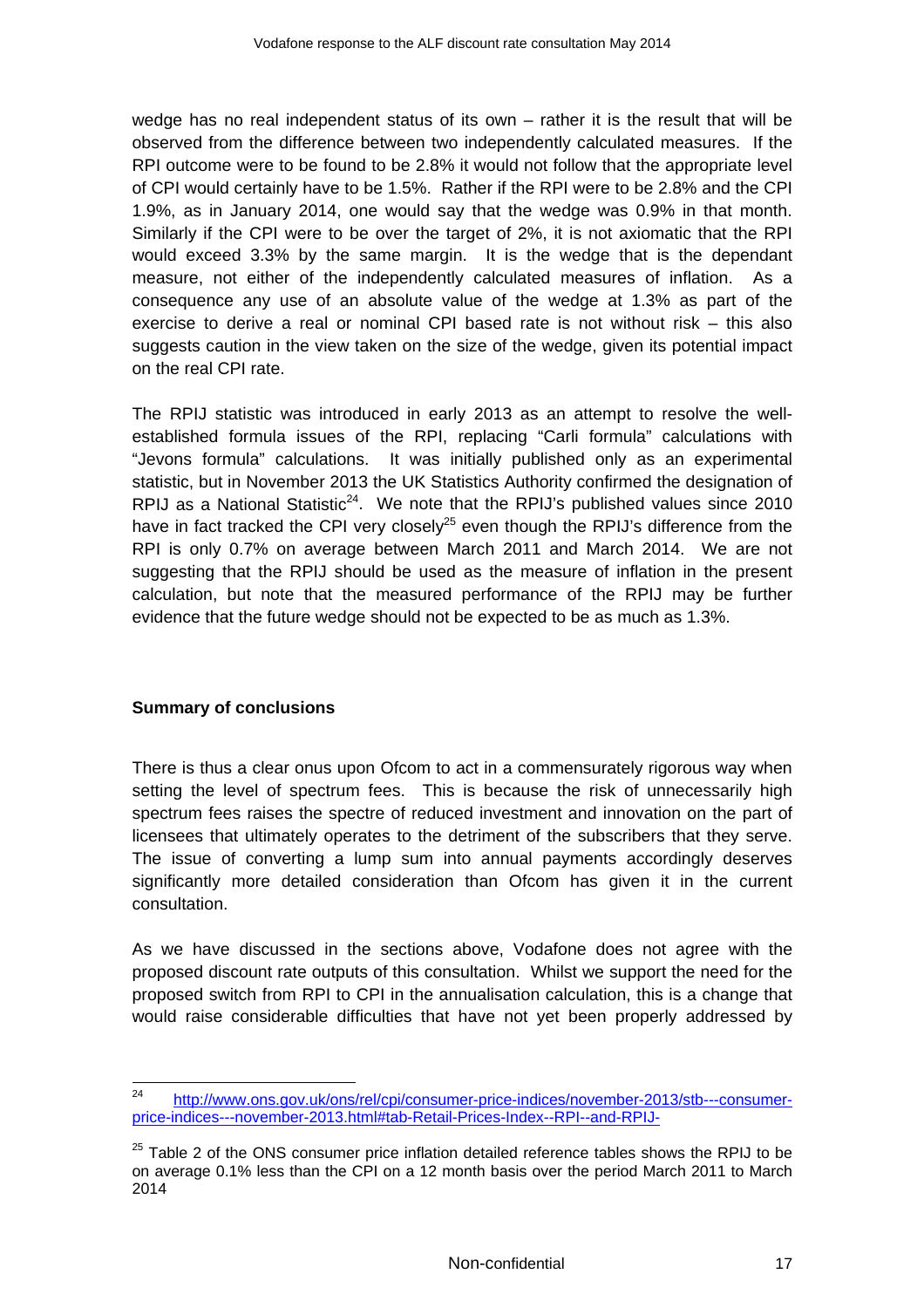Ofcom in the event that it were to use a WACC based discount rate. Our conclusions are:

- 1. The most appropriate discount rate to be used in the annualisation of a lump sum spectrum valuation is a real cost of debt measure. This rate will make an operator indifferent between an up-front payment or a payment in annual instalments. This rate can be calculated for CPI very simply from a nominal cost of debt in the manner that we suggest in this document. This approach has a further advantage in that it does not require a view to be taken on the size of the RPI-CPI wedge.
- 2. In the event that Ofcom were to erroneously use a WACC as the discount rate, then estimating a CPI based real WACC would be a new exercise for Ofcom. The method Ofcom suggests of translating and reinterpreting an old MTR RPI based WACC from 2011 is wrong. Ofcom would need to assemble a purpose written CPI based real WACC from first principles and populate it with current input values, but has as yet not done so.
- 3. Even if Ofcom were to choose to retain RPI, accepting the difficulties that this may cause in the future, and attempt to use WACC as the discount rate, it would still need to develop a current real RPI based WACC for the present purpose, given that the 2011 MTR WACC is more than three years out of date. Ofcom has not as yet done this.
- 4. Mobile operators will be exposed to inflation forecast risk if annual payments are allowed to rise by unrestricted actual inflation outcomes – we suggest a ceiling is placed on the percentage increase that is applied annually.

#### **Vodafone response to Ofcom's specific questions**

"*Question 1: Do you agree with this methodology for deriving a real discount rate consistent with the CPI measure of inflation?* 

Vodafone response: No.

As we describe in the main body of our response, given that the most appropriate discount rate to be used in the present circumstances is the real CPI based cost of debt, and that this measure can be derived quite straightforwardly from Vodafone specific or industry nominal cost of debt, there is no reason to go through the more complex and convoluted approach of developing a WACC discount rate from scratch.

In any event there is absolutely no justification given the materiality of the consequences of the selection of a particular discount rate to adapt, reinterpret and